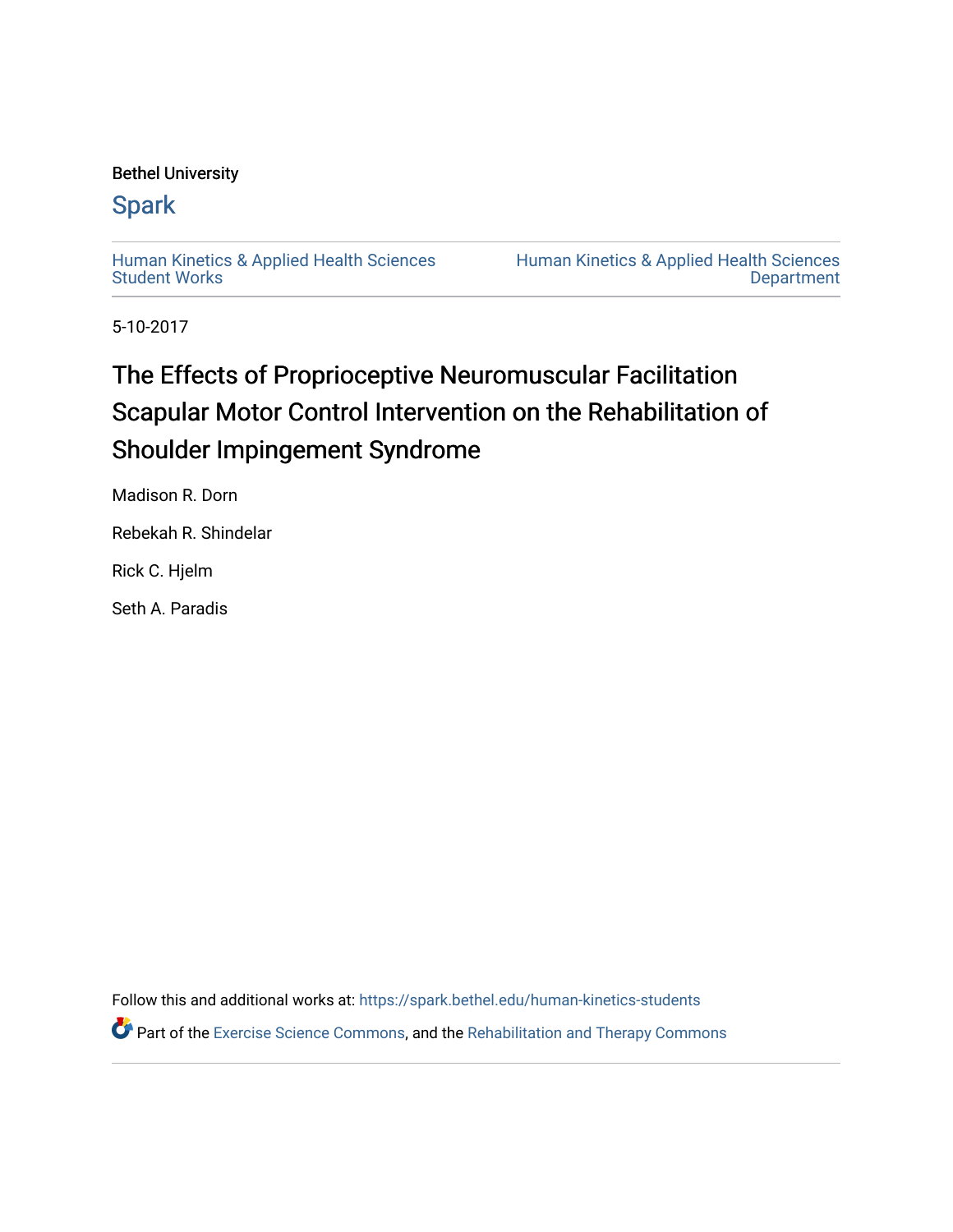# **The Effects of Proprioceptive Neuromuscular Facilitation Scapular Motor Control Intervention on the Rehabilitation of Shoulder Impingement Syndrome**

Madison R. Dorn, Rebekah R. Shindelar, Rick C. Hjelm MPT, Seth A. Paradis PhD *The Department of Human Kinetics and Applied Health Science The Biokinetics Program*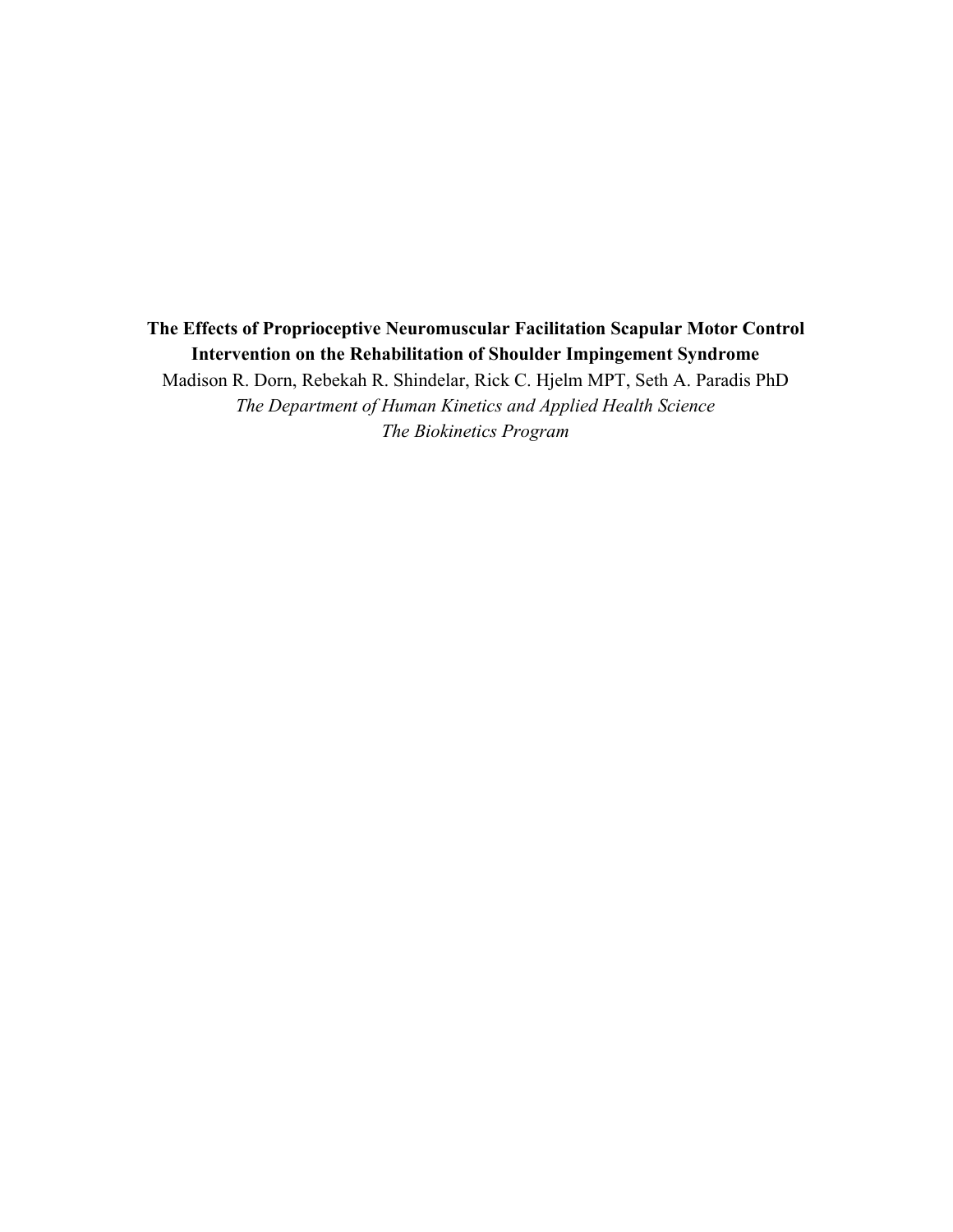**OBJECTIVE: Shoulder impingement syndrome (SIS) accounts for 44-65% of total shoulder complaints. Previous research has analyzed the effectiveness of scapular-focused SIS treatment, but little research has been performed evaluating the effectiveness of proprioceptive neuromuscular facilitation (PNF) treatment. The aim of this study is to examine the effects of PNF scapular motor control intervention for SIS. METHODS: Patients from the Roseville Medical Center ages 18-64 were randomized to a PNF-treatment or control group to undergo a 4 to 6 week intervention. Prior to each visit, patients completed the Disabilities of the Arm, Shoulder and Hand (DASH) functional survey and evaluated their pain using the Numeric Pain Rating Scale (NPRS). Control and treatment groups received equivalent treatment with the exception of PNF scapular reeducation with the treatment group. RESULTS: No significant difference in improvement (p < 0.05) between the control and treatment groups was determined. Both groups modeled significant improvement in DASH scores from initial to final session (p= 0.023, x**̄ **= 9.202, SD= ± 12.113). CONCLUSION: Both groups displayed significant DASH score improvements demonstrating both protocols reduce pain experienced while performing daily activities. Results reveal that both PNF and conventional treatment may be sound protocols in the treatment of SIS.**

The Effects of Proprioceptive Neuromuscular Facilitation Scapular Motor Control Intervention on the Rehabilitation of Shoulder Impingement Syndrome. 3900 Bethel Drive, Bethel University, St. Paul, MN 55112. [mad53848@bethel.edu](mailto:mad53848@bethel.edu) [res86936@bethel.edu](mailto:res86936@bethel.edu)

*Key Words*: Shoulder Impingement Syndrome; Rehabilitation; Proprioceptive Neuromuscular Facilitation (PNF); Soft Tissue Mobilization; Numeric Pain Rating Scale (NPRS); Disabilities of the Arm, Shoulder and Hand (DASH)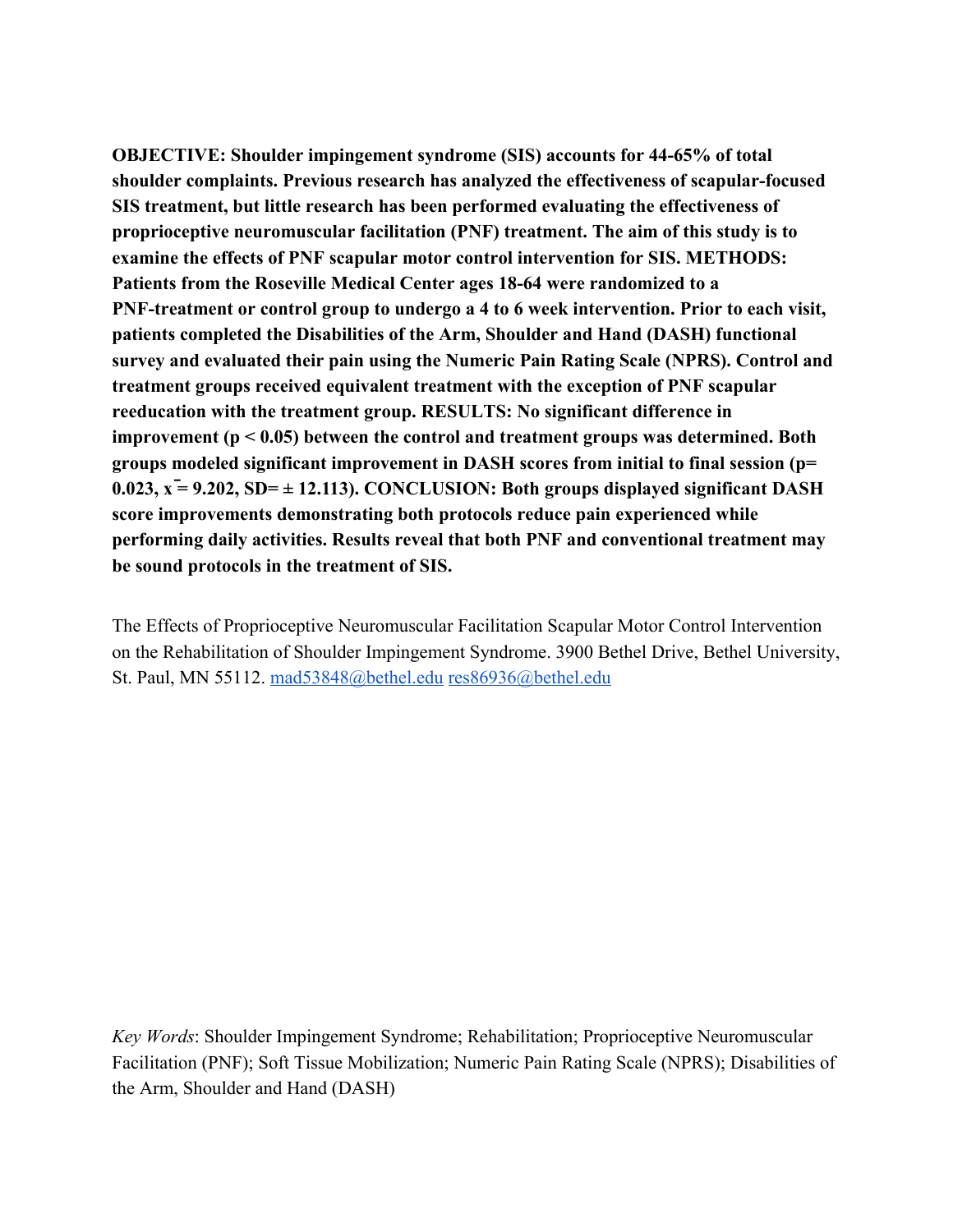## **Introduction:**

Shoulder impingement accounts for a large percentage of shoulder injuries. Projected medical cost incurred in shoulder impingement is an estimated \$1-2 billion annually (Nakra, N. et. al., 2013). Research has found the effects of manipulative therapy and proprioceptive feedback transmitted by deep level receptors may improve neuromuscular control in shoulder movement patterns (Senbursa, G. et. al., 2007). Soft tissue mobilization (STM) in combination with PNF has been shown to produce immediate improvements in glenohumeral external rotation at 45° of shoulder abduction and overhead reach while also reducing pain (Al Dajah, S.B., 2014). Additional studies report inclusion of PNF in conventional treatment for SIS produces significant improvement in shoulder function in comparison to conventional treatment alone (Nakra, N. et. al., 2013).

This study aims to evaluate the effectiveness of PNF scapular motor control intervention as a form of SIS therapy. It is hypothesized that the addition of PNF in the treatment of SIS will significantly improve shoulder function and reduce pain in comparison to conventional treatment alone.

#### **Methods:**

Subjects involved in this study were recruited from the Roseville Medical Center with a diagnosis of SIS and be between the ages of 18-64 ( $\bar{x}$  = 49.08, SD=  $\pm$ 12.63). A total of 23 participants were recruited as meeting the inclusion criteria. All subjects in the study were referred by their physician to the Roseville Medical Center with a diagnosis of SIS to receive physical therapy. Patients received verbal explanation of the consent form and were allowed to ask for any further clarification. Of the 23 recruited participants, 12 subjects completed the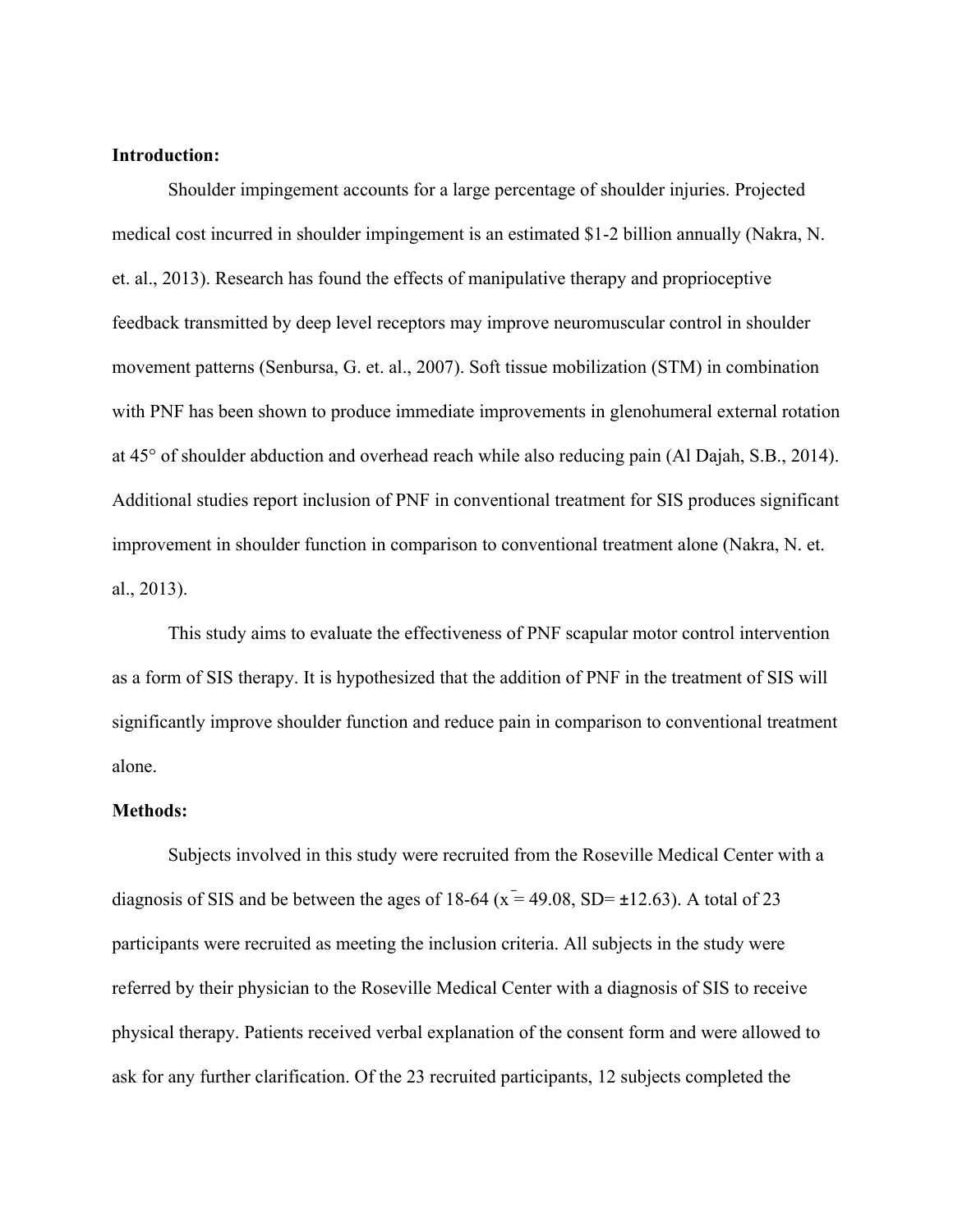required length of treatment, as seen in table I, and were randomly assigned a patient number based on the order in which they arrived at the clinic to begin treatment. Odd numbered patients were assigned to the PNF scapular motor control treatment group ( $n=6$ ), while even numbered patients were assigned to the control group ( $n=6$ ).

Upon each visit, patients filled out the DASH functional survey to assess difficulty experienced while performing daily activities. Additionally, patients were asked to demonstrate range of motion (ROM) in three directions including elevation, horizontal adduction and reaching behind the back. Participants rated these movements using a numeric pain rating scale (NPRS) with 0 being no pain and 10 being the worst possible pain. Impingement tests, including the Neer's and Hawkins-Kennedy, were rated using the same NPRS. Scores for each patient were recorded prior to each treatment session.

Both groups received the following treatments: 'Scapular specific exercises'; 'Rotator cuff exercises'; Soft tissue and 'glenohumeral joint mobilization' performed in both seated and supine positions including strumming, direct pressure, parallel and perpendicular technique, and muscle play directed at restricted structures in the shoulder girdle; 'Upper quarter flexibility'.

The treatment group and control group received different variations concerning scapular mobilization. The control group received specific scapular recruitment exercises alone while the treatment group received scapular mobilization incorporating a contract-relax technique to gain scapular mobility prior to specific scapular recruitment exercises. The additional PNF scapular motor control treatment consisted of performing a re-education process involving facilitation of axio-scapular muscle recruitment in 2 diagonal patterns using the progression of passive movement into the pattern, active assisted movement, and finally manual resistance into the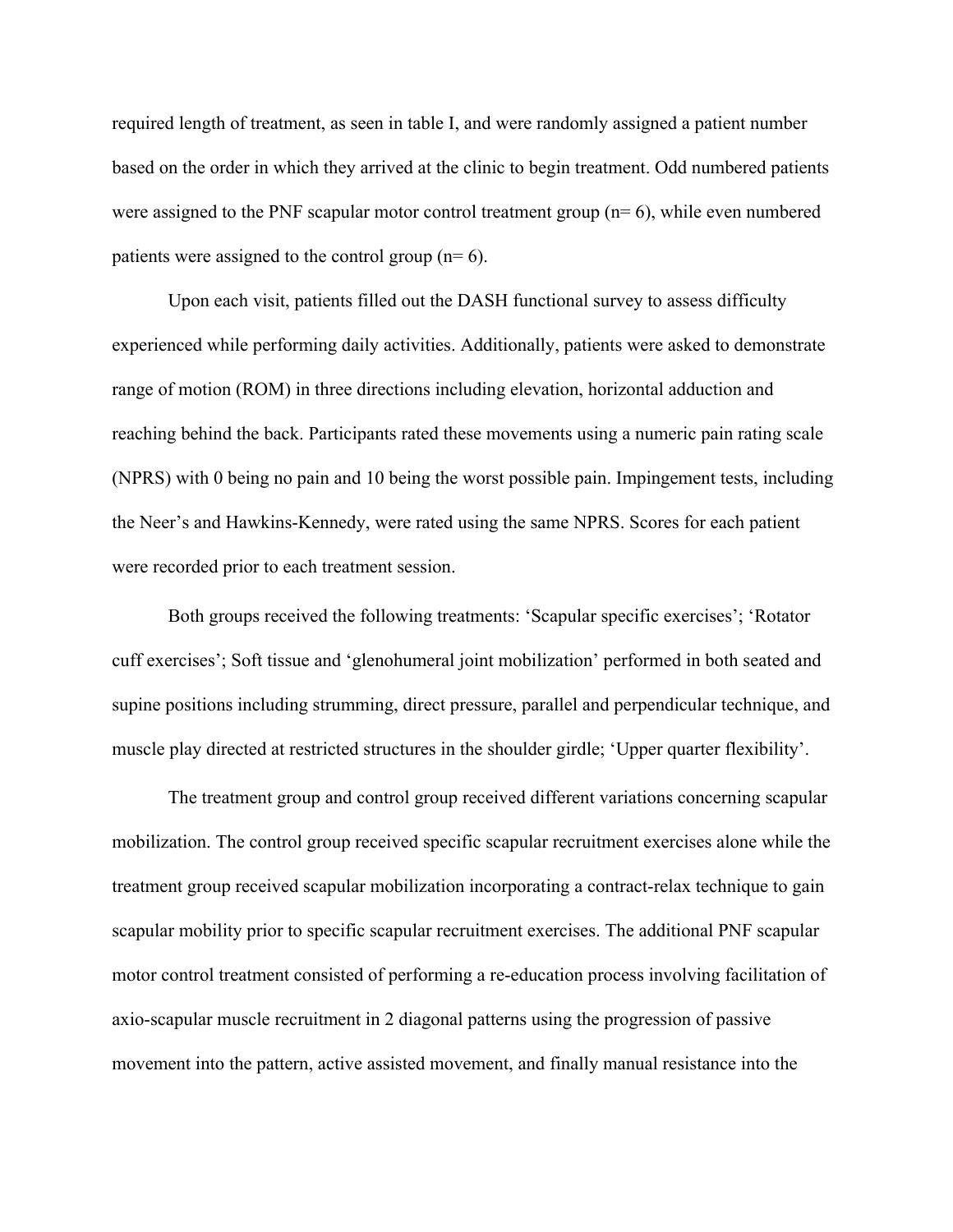desired diagonal quadrant. This process was repeated for each of the scapular diagonal quadrants which reflect the 3-dimensional positions necessary for functional shoulder movements.

'Scapular specific exercises' were performed in each of the groups. Prescribed exercises included the prone on elbow push up, standing inferior trapezius exercise and scapular re-setting exercise. The prone on elbow push up enabled isolation of the serratus anterior in protraction and controlled retraction of the scapula on the thorax. In a prone position with their forearms and arms directly under their shoulders, patient's push on their forearms and round their thoracic spine so that the scapula is maximally protracted on the thorax by the serratus anterior. The standing inferior trapezius exercise isolates recruitment of the inferior portion of the trapezius. The patient allows their chest to drop toward the wall and squeeze their scapula down and back to recruit the lower aspect of scapular musculature.

'Rotator cuff exercises' included standing elevation, horizontal abduction, and a unilateral "W" involving external rotation and scapular posterior tilt. 'Glenohumeral joint mobilization' involved directing passive motion to restore periarticular soft tissue mobility in various aspects of the capsule based on individual patient presentation. 'Upper quarter flexibility' consisted of pectoralis and latissimus dorsi stretching as needed. This progression of interventions was gradually introduced based on patient tolerance and individual presentation.

## **Results:**

The independent samples T-test showed no significant difference  $(p < .05)$  in improvement between the control and treatment groups as seen in table II. Both the control and treatment group modeled significant improvement in DASH scores from initial to final session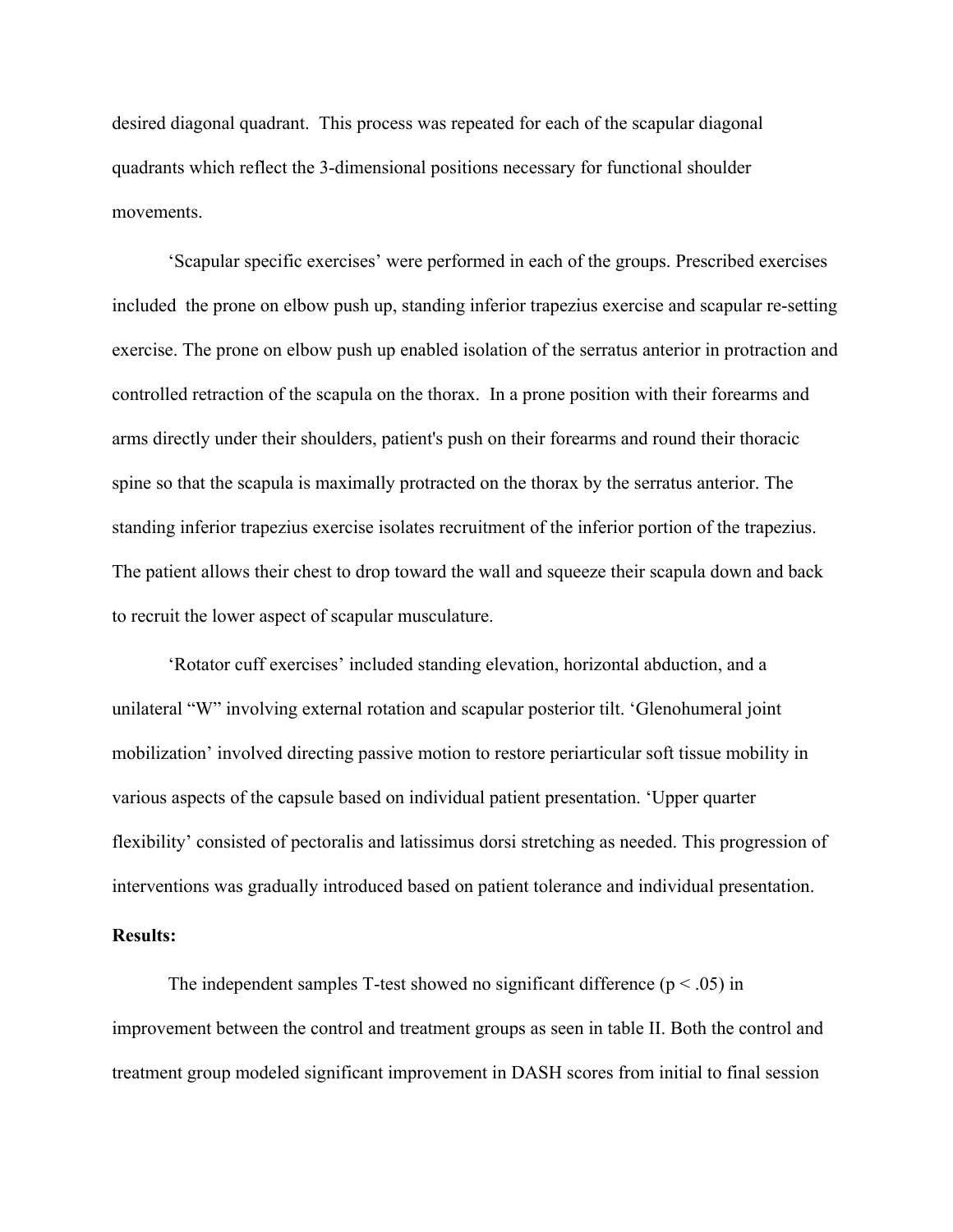using a paired samples T-test ( $p= 0.023$ ,  $x= 9.202$ , SD= $\pm 12.113$ ), but other variables were not significant as seen in table III.

#### **Discussion**

The aim of this study was to assess the effectiveness of conventional and PNF protocols in the treatment of SIS. Data revealed no significant difference comparing conventional treatment to PNF. Further analysis demonstrated that over the course of treatment both conventional and PNF protocols produced significant reduction in DASH scores. Patients demonstrated decreased pain experienced while performing functional activities of daily living indicating that both PNF and conventional treatment may be sound protocols in the treatment of SIS.

Lack of significant difference between conventional and PNF treatment in this study may have resulted due to limited time frame of motor recruitment training. Results may indicate that the facilitation of such neurophysiological pathways may require a longer training period in order to solidify pattern recruitment. Further research could extend the time frame of study to examine the impact of increased duration utilizing neuromuscular facilitation.

Limitations of this study include the use of subjective measurements for pain tolerance. Every individual has a variable pain tolerance which can be influenced by external factors such as stress, overall health, and various activities that vary day to day. To reduce subjective skew of results, future research should aim to incorporate more objective quantitative measurements such as assessing ROM with a goniometer to assess changes and improvements.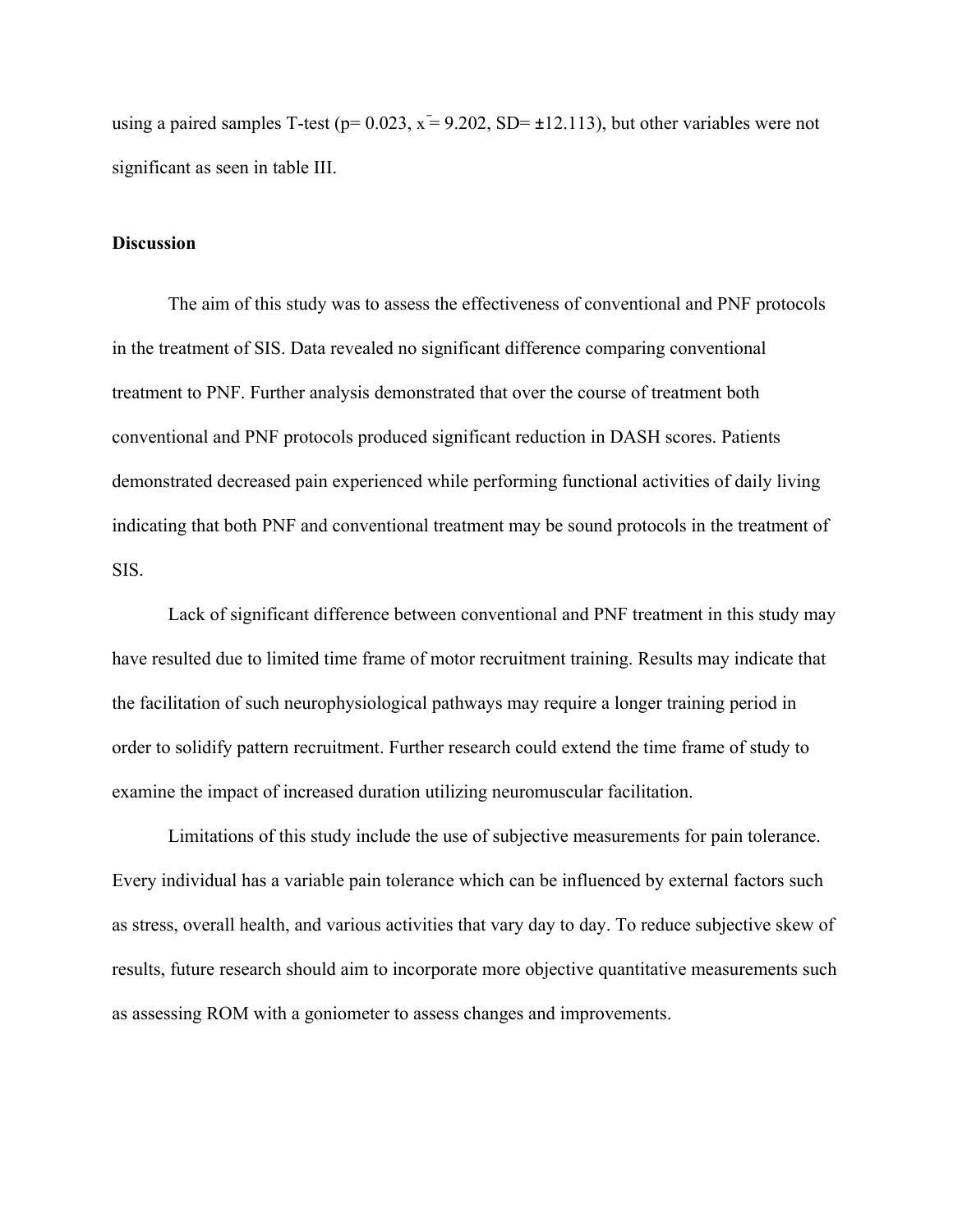Future research is necessary to further investigate the optimal time frame of PNF intervention necessary to produce significant results. A prolonged study examining the effects of strengthening exercises on shoulder impingement syndrome demonstrated significant improvements beginning at week 6 of the intervention (Roy, J. et. al., 2009). Such a study suggests that a minimal time period of 6 weeks may be required to produce significant improvements in neural adaptations modeling improved synchronization and recruitment of motor unit firing.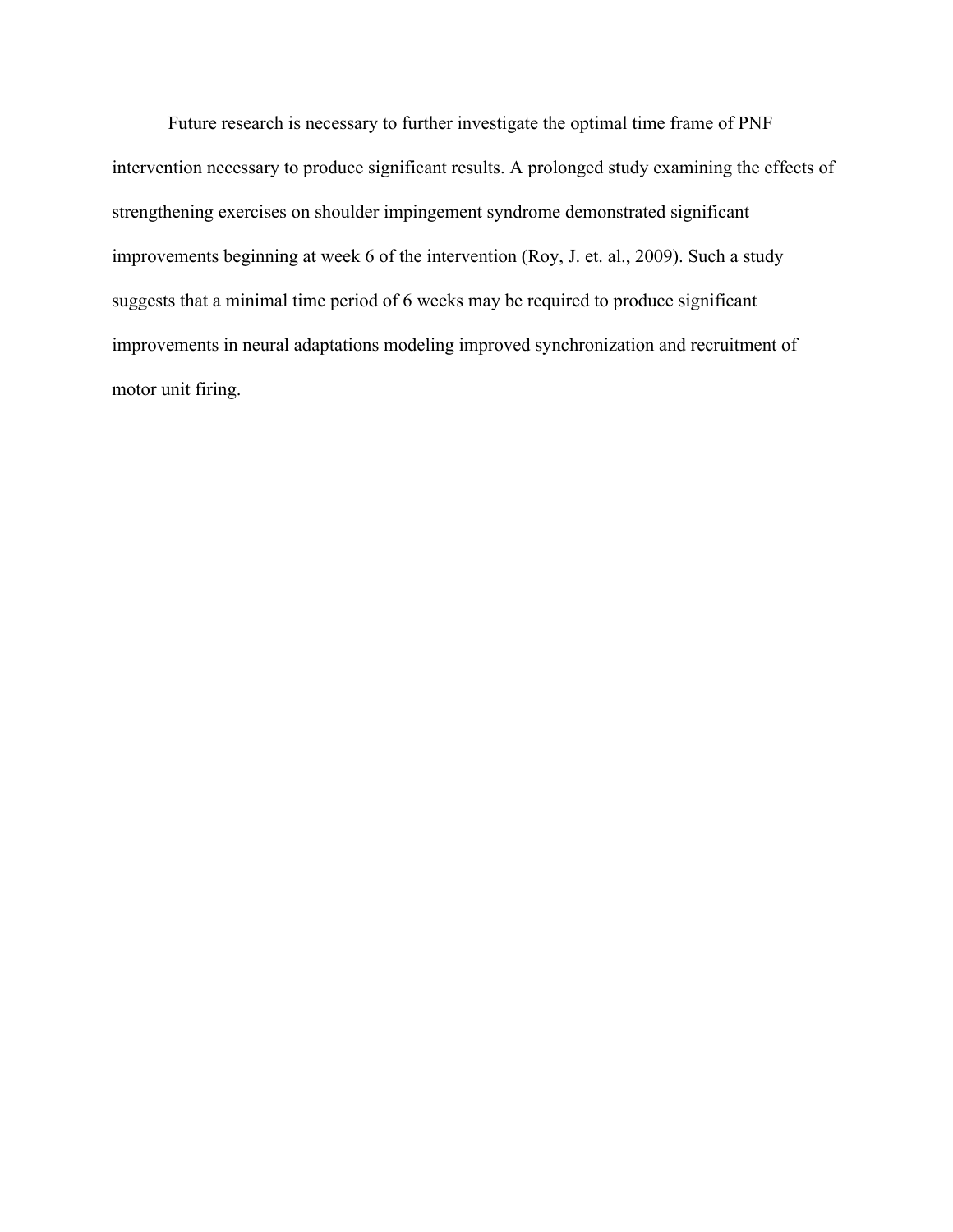## **References:**

Al Dajah, S. B., (2014). Soft Tissue Mobilization and PNF Improve Range of Motion and Minimize Pain Level in Shoulder Impingement. *Journal of Physical Therapy Science 26 (11)*, 1803-1805.

Nakra, N., Quddus, N., Khan, S. A., Kumar, S., & Meena, R. L. (2013). Efficacy of proprioceptive neuromuscular facilitation on shoulder function in secondary shoulder impingement. *International Journal Of Therapy & Rehabilitation*, *20*(9), 450-458.

Roy, J., Moffet, H., Hébert, L. J., & Lirette, R. (2009). Effect of motor control and strengthening exercises on shoulder function in persons with impingement syn-drome: A single-subject study design. Manual Therapy, 14(2), 180-188.

Senbursa, G., Baltacı, G., & Atay, A. (2007). Comparison of conservative treatment with and without manual physical therapy for patients with shoulder impingement syndrome: A prospective, randomized clinical trial. *Knee Surgery, Sports Traumatology, Arthroscopy*, *15*(7), 915–921. doi:10.1007/s00167-007-0288-x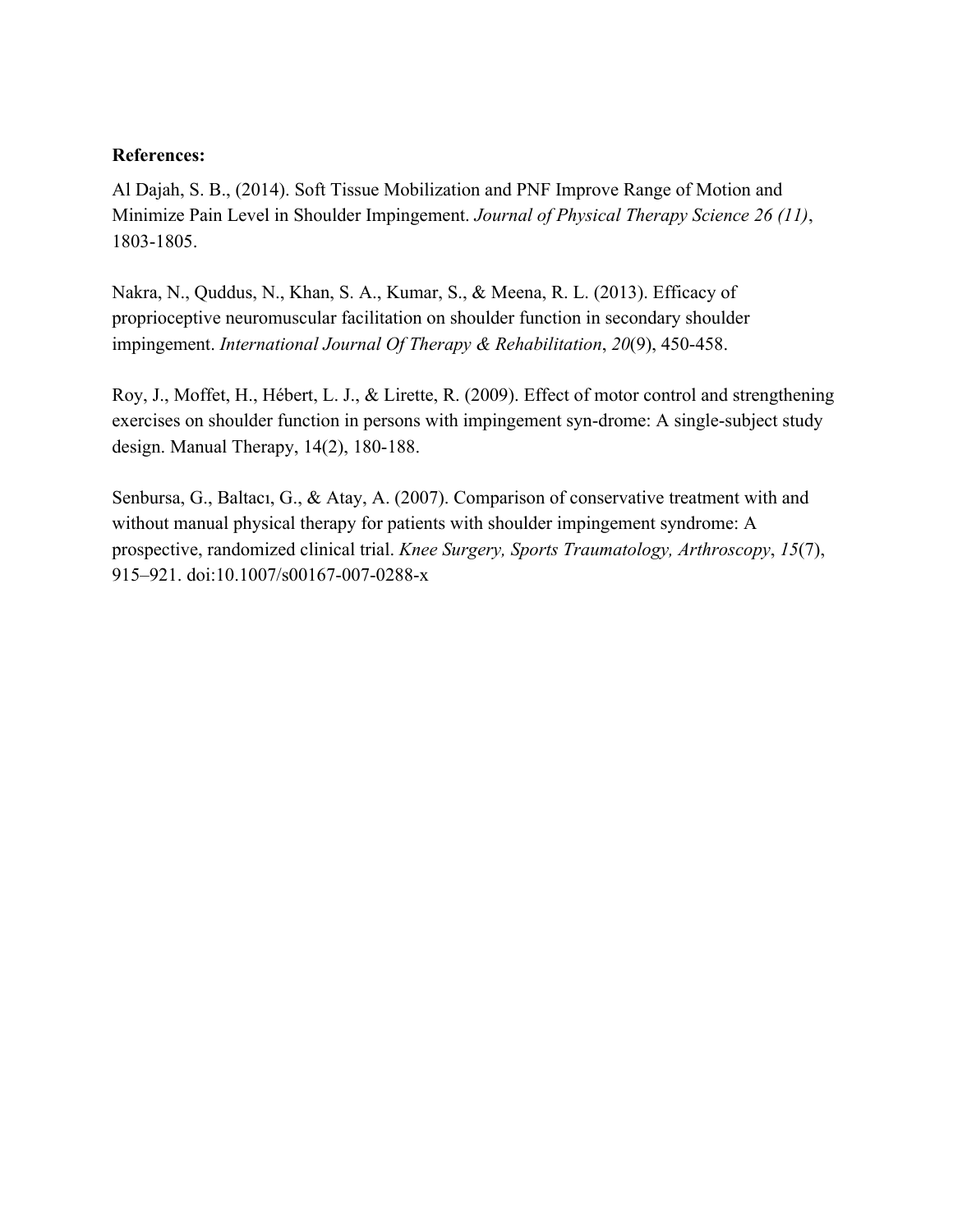# APPENDIX A

| <b>Subject</b> | Age | <b>Weeks Completed</b> |
|----------------|-----|------------------------|
| 1              | 28  | 6                      |
| $\overline{2}$ | 63  | 5                      |
| 3              | 60  | 4                      |
| $\overline{4}$ | 63  | 6                      |
| 5              | 63  | $\overline{4}$         |
| 6              | 32  | 5                      |
| 7              | 41  | 4                      |
| 8              | 54  | 6                      |
| 9              | 52  | 6                      |
| 10             | 42  | 6                      |
| 11             | 37  | 5                      |
| 12             | 54  | 4                      |

Table I. Subjects, age, and weeks of treatment completed.

Table II. Independent samples t-test results comparing the DASH score, elevation, adduction, reaching, Neer's and Hawkins tests between control and treatment groups.

| Variable       | <b>P-Value</b> |
|----------------|----------------|
| <b>DASH</b>    | 0.197          |
| Elevation      | 0 1 1 1        |
| Adduction      | 0.307          |
| Reaching       | 0.649          |
| Neer's         | 0.282          |
| <b>Hawkins</b> | 0.591          |